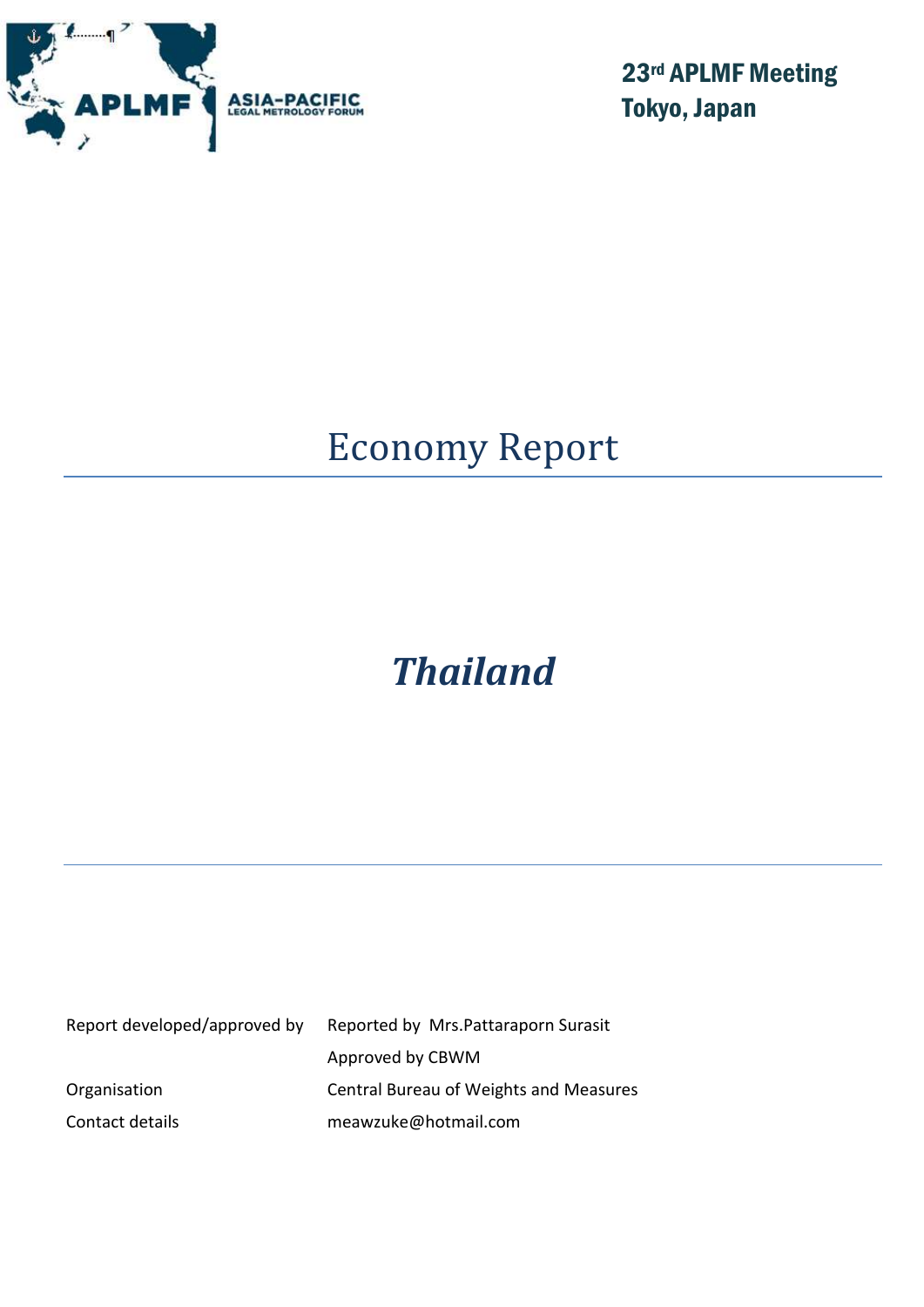# **SECTION 1 – Organisation and structure for metrology**

Organisation Structures

National Organization for Legal Metrology

The Department of Internal Trade (DIT) Ministry of Commerce Nonthaburi Road, Nonthaburi 11000 Thailand

The Central Bureau of Weights and Measures of Thailand has the responsibility for all legal metrology activities, and acts under the direction of the Department of Internal Trade (DIT).The function of the Central Bureau of Weights and Measures include the registration, verification, inspection and general control of licenses, and of measuring instruments used in Thailand, in conformity with the requirements of the Law and Ministerial Regulations.



# **Custodian of National Standard**

National standards are kept and maintained by: National Institute of Metrology (Thailand) 3/4-5 Moo 3, Klong 5, Klong Luang, Pathumthani 12120, Thailand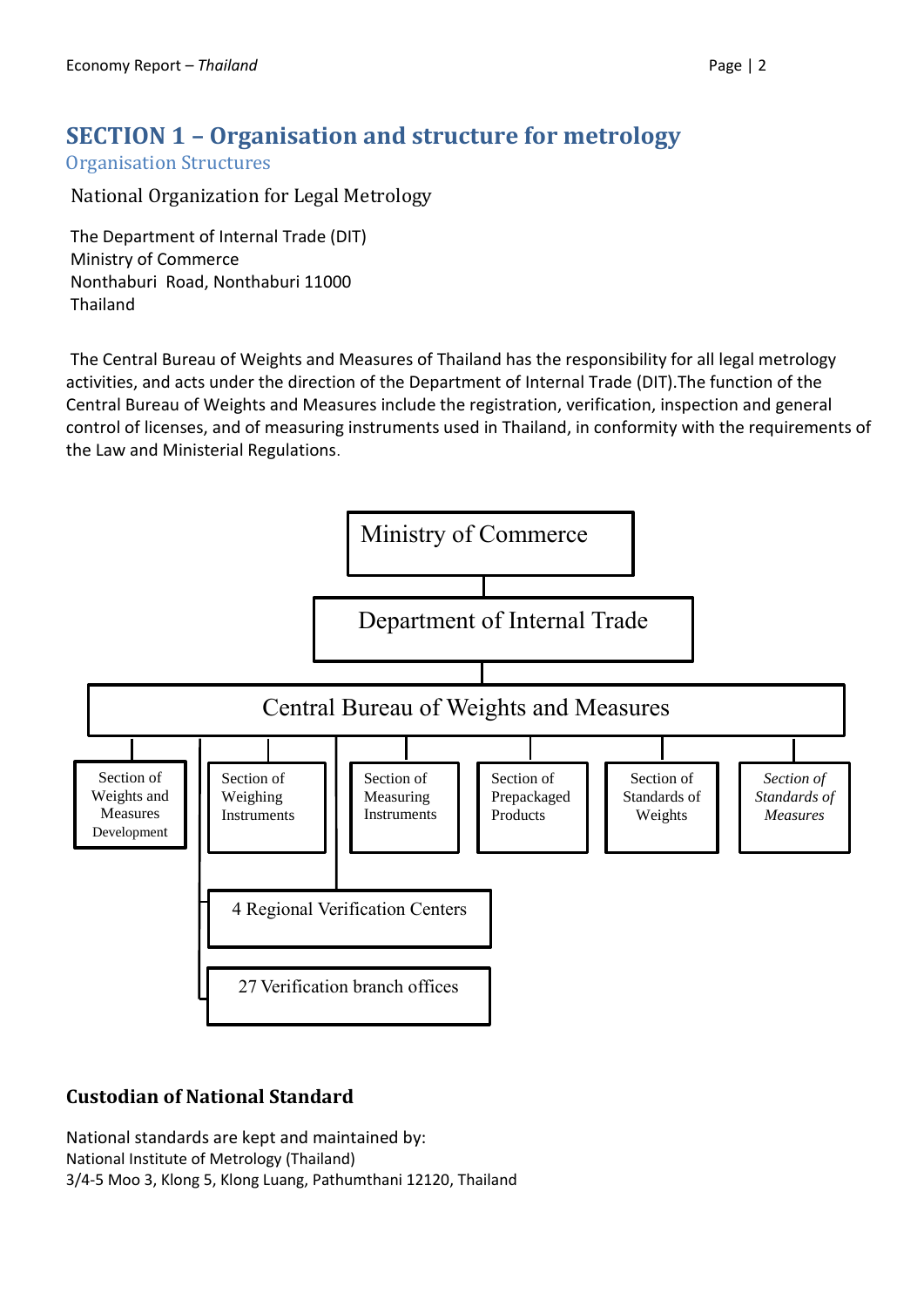## **National organizations responsible for maintaining primary standards**

Primary standards are held and maintained by the National Institute of Metrology (Thailand).

#### **Regional and local verification organization**

At present there are 27 verification branch offices and 4 verification centres within the organization of the Central Bureau of Weights and Measures, spreading over the country. Each verification branch office and verification centre performs under the Weights and Measures Law and the policy of DIT to inspect, verify all measuring instruments used for trade. In addition, each verification centre provides calibration services in its region for verification branch offices and customers from industry.

#### Instrument Calibration and Evaluation Systems

The Central Bureau of Weights and Measures is responsible for calibrating, inspecting and verifying all measuring instruments prescribed in the Weights and Measures Law. There is no other accredited organization or laboratory that can perform the duty related to legal metrology.

For voluntary application, not legal, there are laboratories accredited by Thai Laboratories Accreditation Scheme (TLAS) provide calibration and testing services for the public.

#### **RANGE OF EQUIPMENT SUBJECT TO LEGAL METROLOGY**

All measuring instruments intended for trade use and covered by the Weights and Measures Law, must pass verification and be sealed with a verification mark before being put on the market or used.

### **VERIFICATION (CONFORMITY ASSESSMENT), INSPECTION AND REVERIFICATION**

#### **Legal and Technical Requirements for Verification and Reverification**

All measuring instruments prescribed for trade use or any other applications under this Law, or the Ministerial Regulations, must be verified by the Central Bureau of Weights and Measures, Branch offices or the organizations, manufacturers or repairers designated by DIT.

There are two types of verifications for the measuring instruments. The first verification of a measuring instrument, which has never been verified, is called an initial verification and the reverification after repairing and expiration of the term of validity for verification is called a reverification.

The requirements for verification or reverification are as follows:

- The instrument must operate within the appropriate limits of error that may be tolerated under the Ministerial Regulations.

- The instrument must provide graduations in a unit of measurement under Metric System or certain additional customary units of measurement within the meaning of Weights and Measures Law.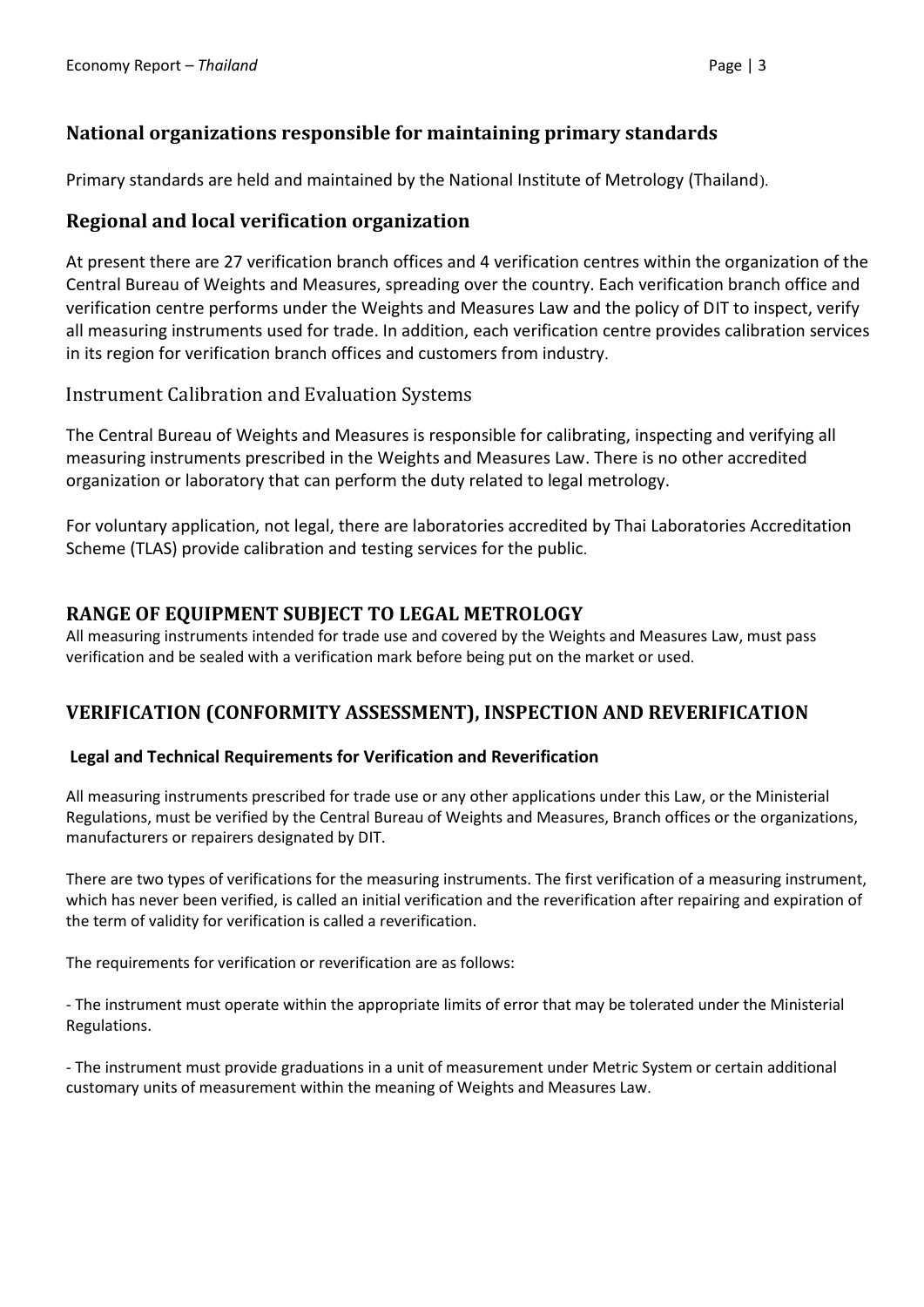#### **Range of Equipment Verified and Reverified and any Statistical Information Available**

The range of equipment verified or reverified include the following:

- Non-automatic weighting instruments
- Automatic weighting instruments:
- Belt-Conveyor Scale Systems
- Automatic Bulk Weighing Systems
- Weights
- Liquid Measures
- Dry Measures
- Linear Measures:
- Measuring tapes
- Straight rules
- Fabric-Measuring Devices
- Liquid-Measuring Devices
- Mass Flow Meters
- Water Meters
- LPG -Measuring Devices
- Gas Meter
- Rice Moisture Meters

#### **Fee Structure**

Fee for verification or reverification ranging from US \$ 1-200 depending on type and capacity of measuring instrument.

#### **LEGAL METROLOGY PRACTITIONERS**

#### **Numbers**

152 officials are involved in legal metrology functions; 49 officials in the Central Bureau of Weights and Measures, and 103 officials in the regional verification branch officials.

#### **Qualification/Training**

The qualifications of the weights and measures officials are in the fields of engineering and physics. Inspectors must complete the Inspector Training Course and be authorized by DIT.

#### **Training Organizations and Courses Organized**

The Central Bureau of Weights and Measures provides and organizes the following courses:

- Inspector Training Course;
- Verification of Measuring Instruments;
- Calibration of Measuring Instruments
- Checking the Net Content of Prepacked Products.

Each course, except Inspector Training Course, is offered every year, mainly emphasizing on verifying, inspecting and calibrating methods, and law.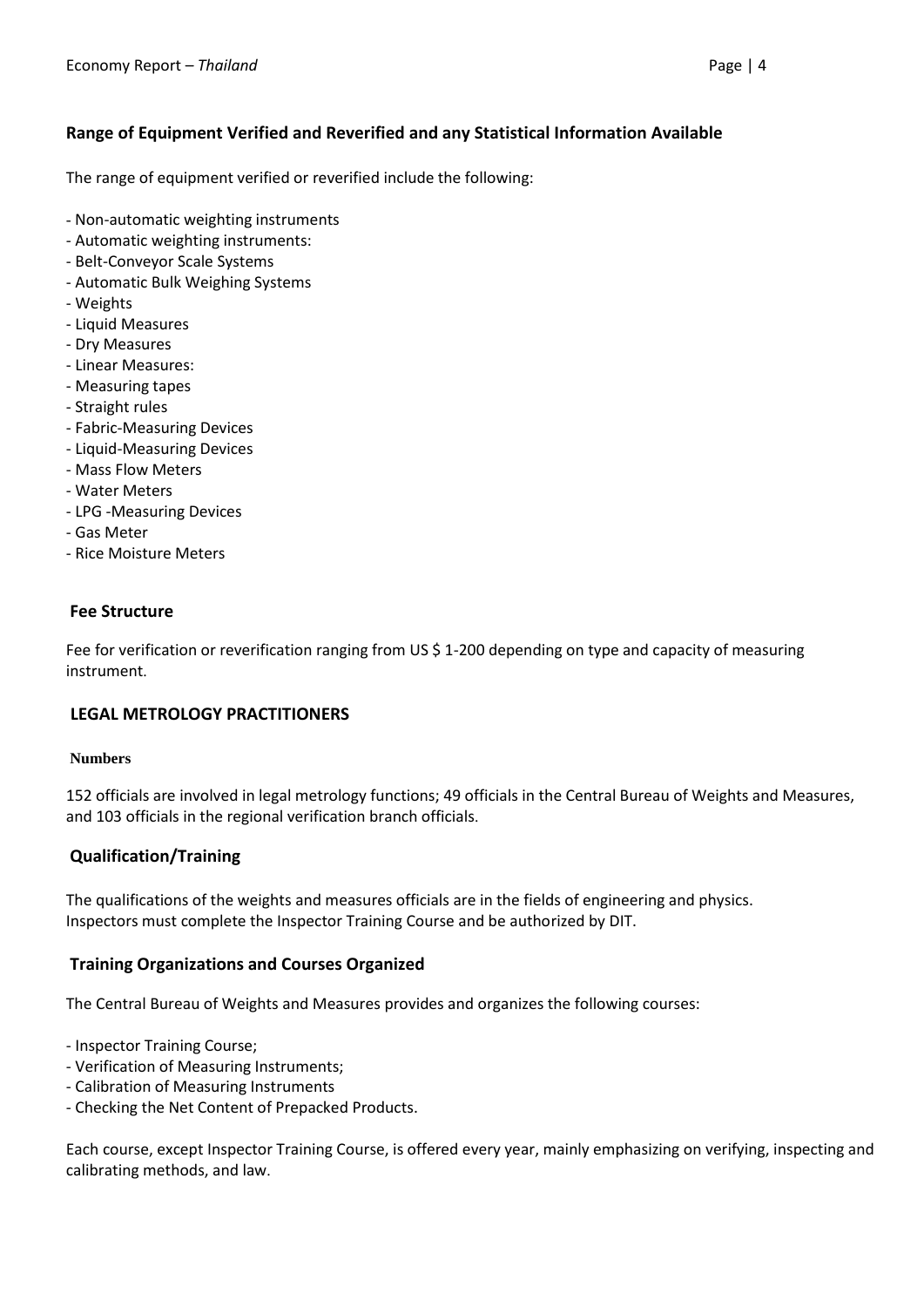# **Legislative Frameworks**

| Primary Legislation   | - Weights and Measures Act BE2466<br>1923<br>- Weights and Measures Act BE2542<br>1999<br>2006<br>- Revised Weights and Measures Act BE2542<br>2014<br>- Revised Weights and Measures Act BE2542                                                                                                                                                                                                                                                                                                                                                                                                                                                                                              |
|-----------------------|-----------------------------------------------------------------------------------------------------------------------------------------------------------------------------------------------------------------------------------------------------------------------------------------------------------------------------------------------------------------------------------------------------------------------------------------------------------------------------------------------------------------------------------------------------------------------------------------------------------------------------------------------------------------------------------------------|
| Secondary Legislation | <b>Ministerial Regulations</b><br>- Type of Weighing and Measuring Instrument under the Law, the Accuracy of<br>Weighing and Measuring Instrument, Private Mark Registration.<br>- Fees.<br>- The weights and Measures Inspector Identification Card.<br>- Granting and Issuing Licences and Permit.                                                                                                                                                                                                                                                                                                                                                                                          |
|                       | Ministerial Notification<br>- The Weighing and Measuring Instruments which are exempted the verification<br>requirement<br>- The Weighing and Measuring Instrument of the permanently fixed type which is<br>relocated and such Instrument has been verified.<br>- Prepackaged Products.<br>- The kind of commodities which purchasing, selling or distributions in the kingdom<br>have to use the Metric System of Weights and Measures.<br>- The prescribing the practices to be follow by the users of the Digital Truck Scale.<br>- The prescribing the practices to be follow by the users of the Rice Moisture<br>Meter.<br>-The Notification of the establishment of a Branch Bureaus. |

# **International arrangements and engagement**

| OIML         | -2016 the member state of the International Organization of Legal Metrology.<br>(1995 the corresponding member). |
|--------------|------------------------------------------------------------------------------------------------------------------|
| <b>APLMF</b> | -1999 the full member of the Asia-Pacific Legal Metrology Forum.                                                 |

ACCSQ -2001 Working Group on Legal Metrology under the ASEAN Consultative Committee for Standards and Quality: ACCSQ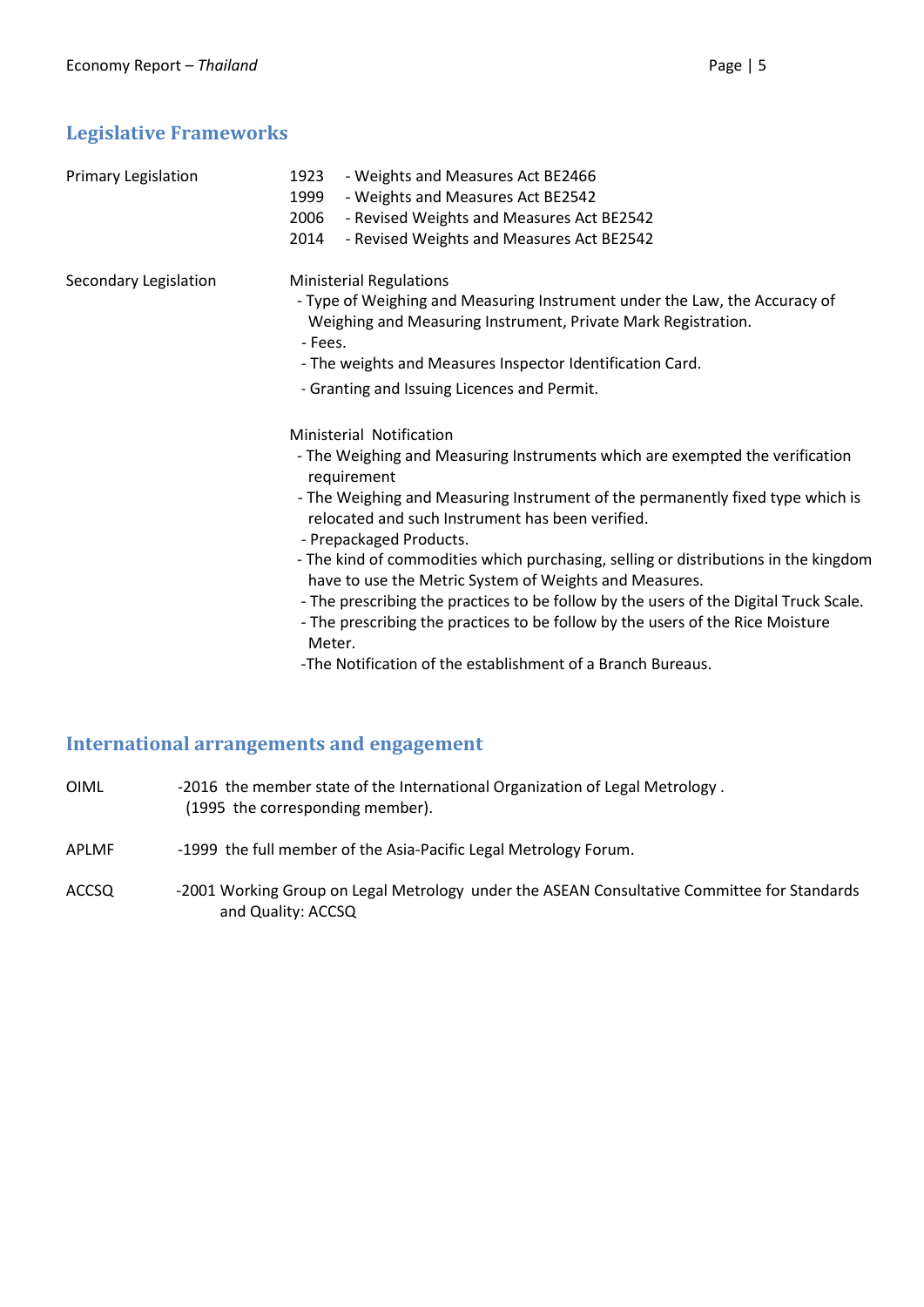In 2016 Thailand cooperate with the APLMF under the MEDEA Project held the training course on the Verification of Fuel Dispensers on 11 – 13 July 2016.



There are 17 participants from 12 countries Bangladesh, Bhutan, Cambodia, Indonesia, Malaysia, Mongolia, Nepal, Philippines, Papua New Guinea, Sri Lanka, Vietnam and Thailand.



The 5 trainers from Australia Cambodia Philippines and Thailand



The Demonstration of testing.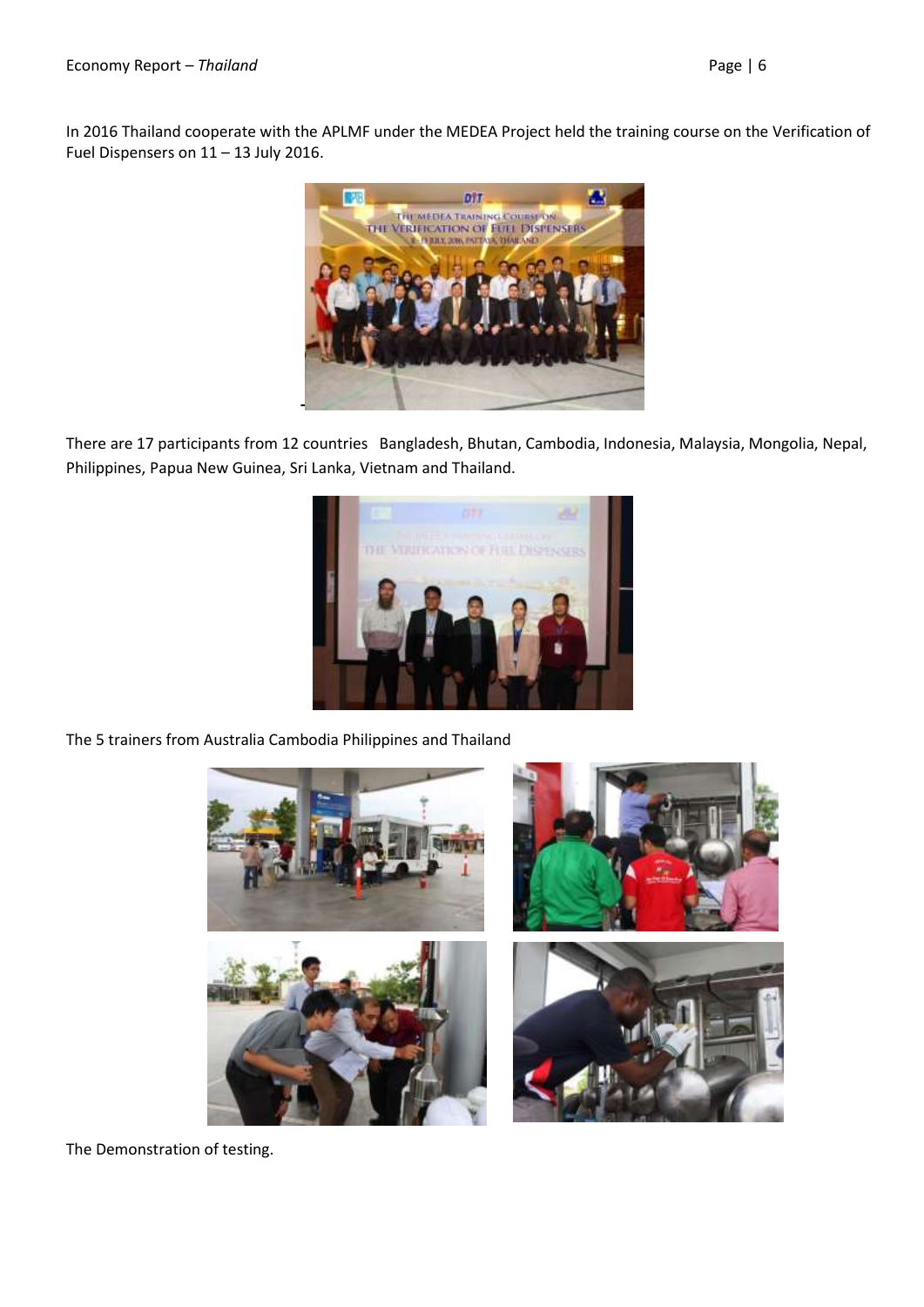# **SECTION 2 – Key activities of 2015/16**

## **Develop the Weights and Measures Laboratories and Pre-packaged Products Inspection body**

-The ISO17025 for 3 laboratories: Mass, Volumatic and Dimension.



| Scope of Accreditation for                                       | <b>Mass</b>               | 1 mg to 50 kg<br>(Class E2)<br>100 kg to 500 kg ( Class M1) |
|------------------------------------------------------------------|---------------------------|-------------------------------------------------------------|
|                                                                  | Volumatic Flask:          | 50 to 1,000 cm <sup>3</sup>                                 |
|                                                                  | Graduated Cylinder:       | 50 to 2,000 $cm3$                                           |
|                                                                  | Pyknometer :              | $100 \text{ cm}^3$                                          |
|                                                                  | Spherical displacement    |                                                             |
|                                                                  | of plummet                | $100 \text{ cm}^3$                                          |
|                                                                  | Proving tank<br>$\sim$ :  | 5   to 100                                                  |
|                                                                  | One piece rigid measures: | 15 cm to 500 cm                                             |
| Flexible steel tape measures with<br>tensioning weight or sinker |                           | 0 cm to 3,000 cm                                            |

- the ISO 17020 for pre-packaged Products Inspection

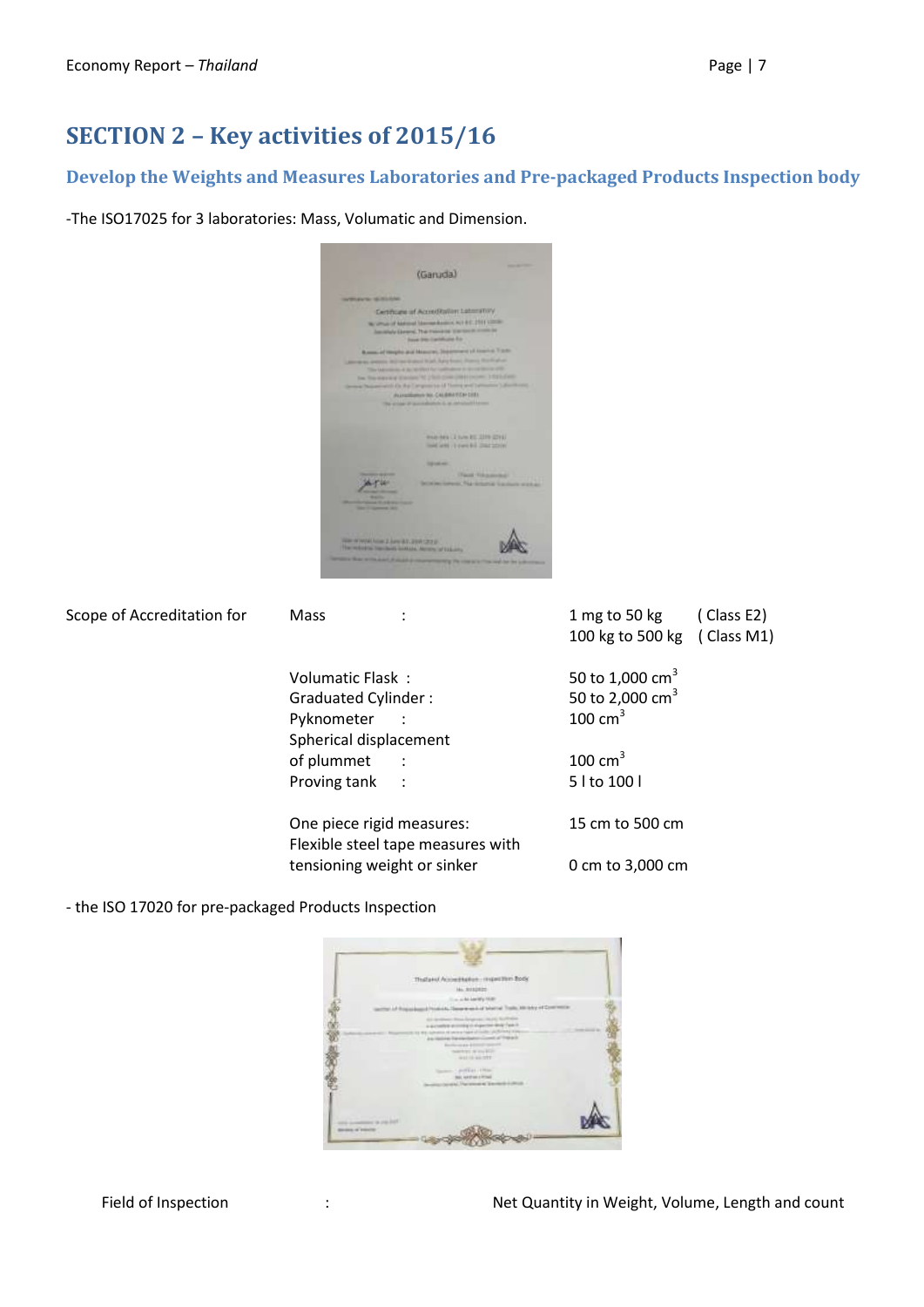## **Protecting consumers**

-Thailand Estimate Mark



The Condition of the Mark application

1.The manufacturers have to send the staffs to train about the requirement of ISO 17020.

- 2.The manufacturers have to process the quality system of checking the net content of pre-packaged products which according to the Ministerial Notification concerned the Prepackaged Products
- 3.The CBWM Officer will audit the process of the quality system by checking as follows:
	- The Staff's Certification of ISO 17020 Training Course.

- The Quality Manual.

- The instruments (which use for checking the net content of prepacked) have to be certified.
- Random checking the Prepacked products.
- 4. Around 30 days after first audit the CBWM Officer will audit again (same process of no.3)
- 5.Reporting the DIT Director for allowing to use the Mark.

Now there are 3 Manufacturers have been accredited and allowed to use the Mark as follows:

1. Siam Makro Public Company Limited.

(The products which are allowed to use the mark as: Tomato Ketchup, Sukiyaki Sauce, Sweet Chili Sauce, Chili Sauce, Plum Sause, Dark Soy Sause, Soy Bean Paste, Brown Rice, Rice, Sticky Rice, Black Sticky Rice, Soy Bean Oil, Sugar, Creamer, Detergent, Mayonnaise, Salad Cream, Instant Coffee other kind of dried meats.)

2. Chumporn Palm Oil Industry Public Company Limited

(The product which is allowed to use the mark is Palm Oil.)

3.White House Cleaning Products Company Limited

(The product which is allowed to use the mark is Bathroom cleaning liquid.)